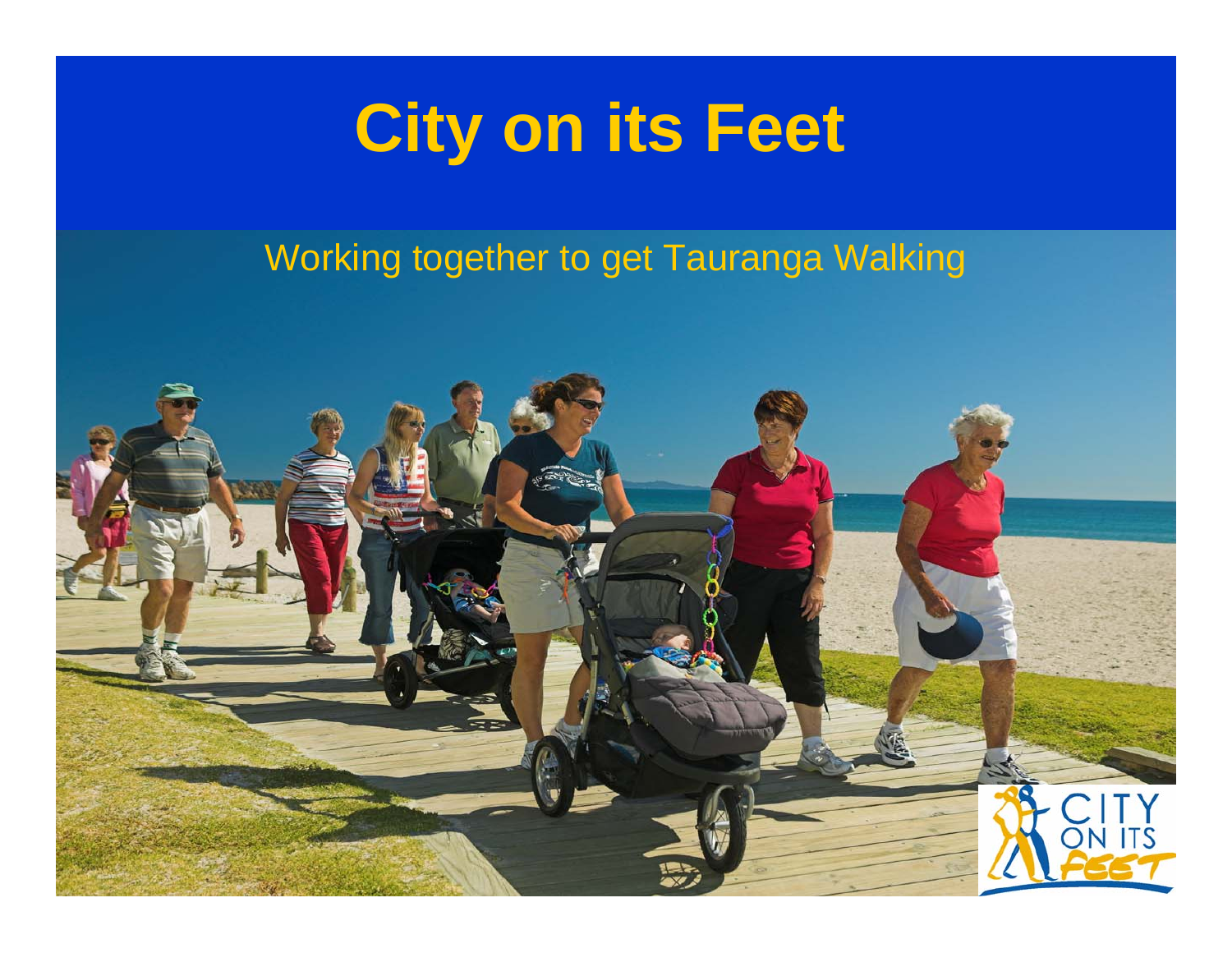#### **Background**

■ March 2004 – TCC and Sport BOP made a joint application to SPARC's Active Communities Investment Fund.

 Fund set up by SPARC to support the development of projects to get more people, more active, more often.

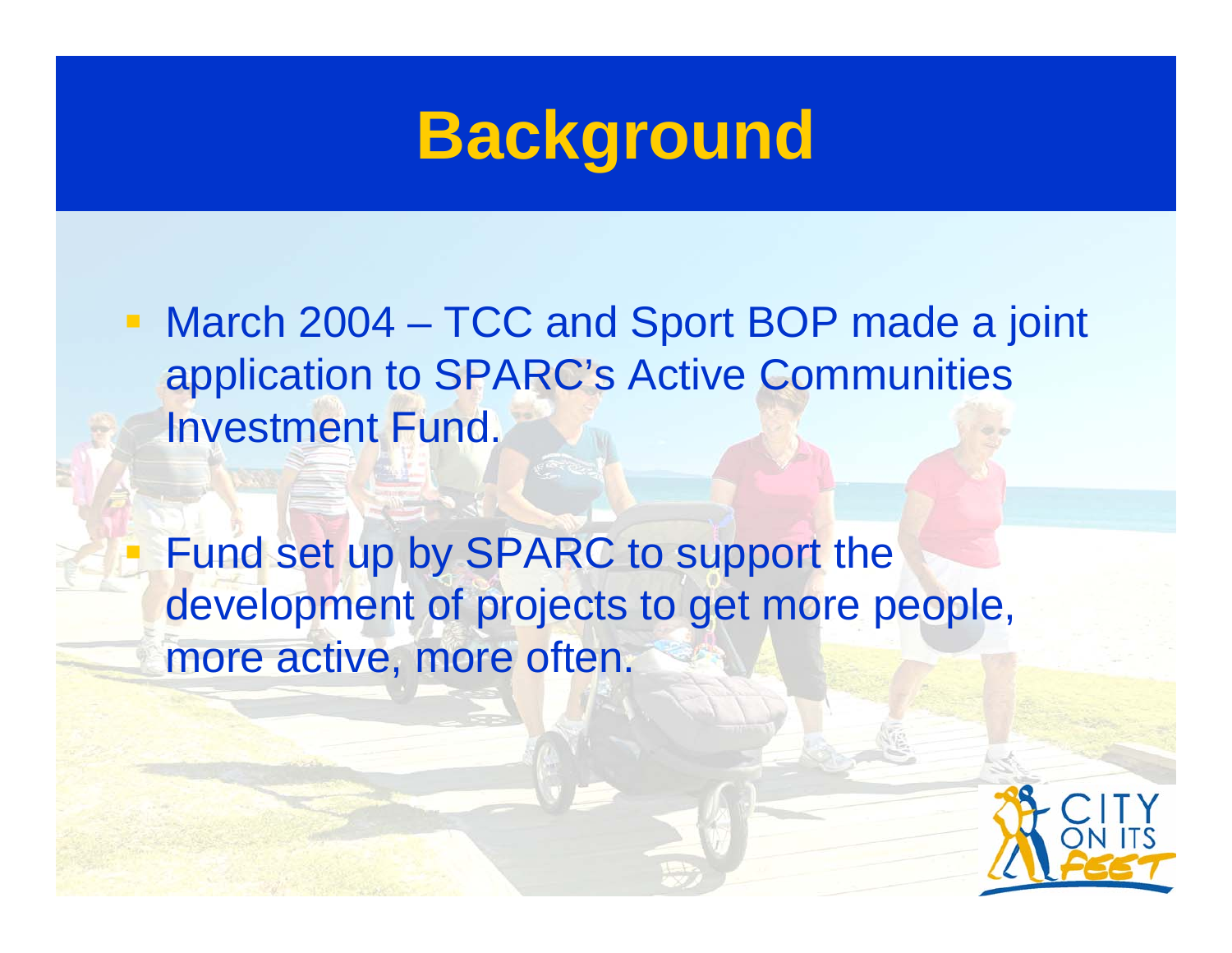#### **Why did we do this?**

#### $\overline{\phantom{a}}$ **Collaboration** with local organisations

 Healthy, vibrant communities **identified in TCC long term planning**

 **Physical activity** to address on going health, social and community concerns

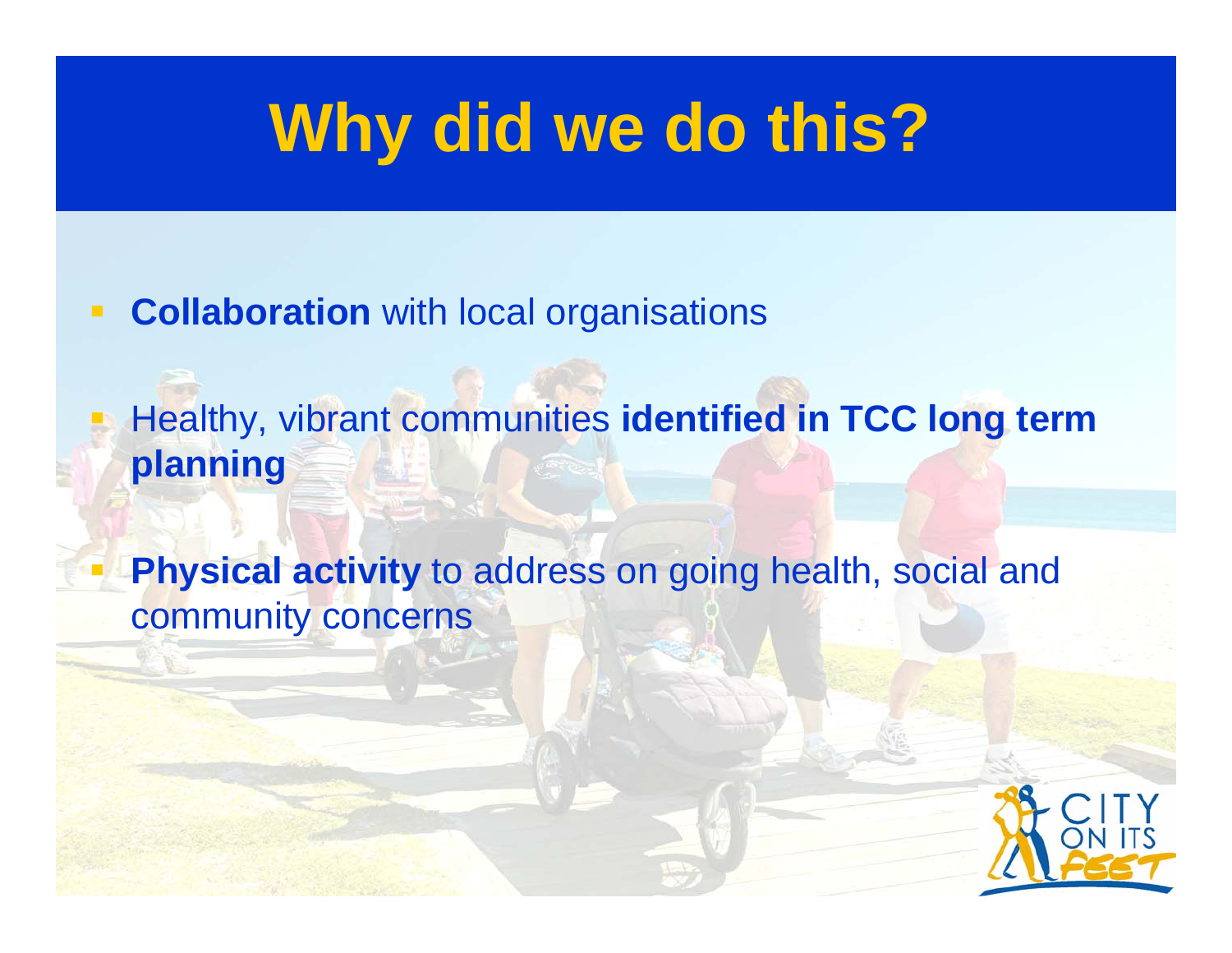#### **The Initiative**

- $\blacksquare$  . TCC - Provides strategic support, and monitoring through existing services.
	- Funding also obtained through TCC's City Investment Programme:
		- Accident Compensation Corporation
		- The Bay of Plenty District Health Board (all funding is for a 3 year period ending August 2008)

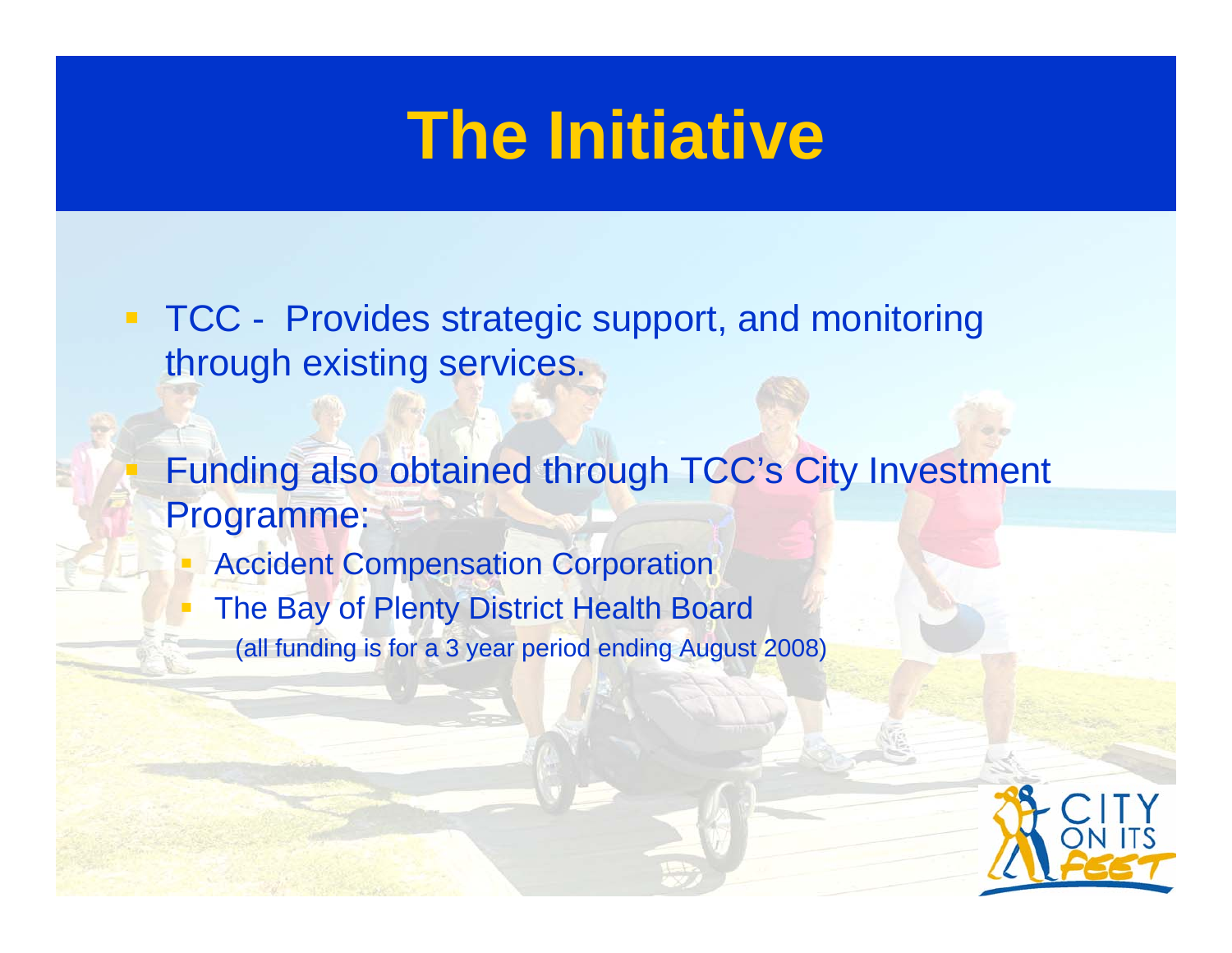#### **The Task**

- **To meet the agreed objectives:** 
	- To increase overall awareness of benefits of walking amongst the general population.
	- **To increase the number of participants in walking and the time** spent walking specifically by older persons and mothers with children.
	- To increase activity levels of other family/whanau members of participants.
	- To increase positive health measures among participants including sense of community, social connectedness, physical health and energy levels, and mental health.

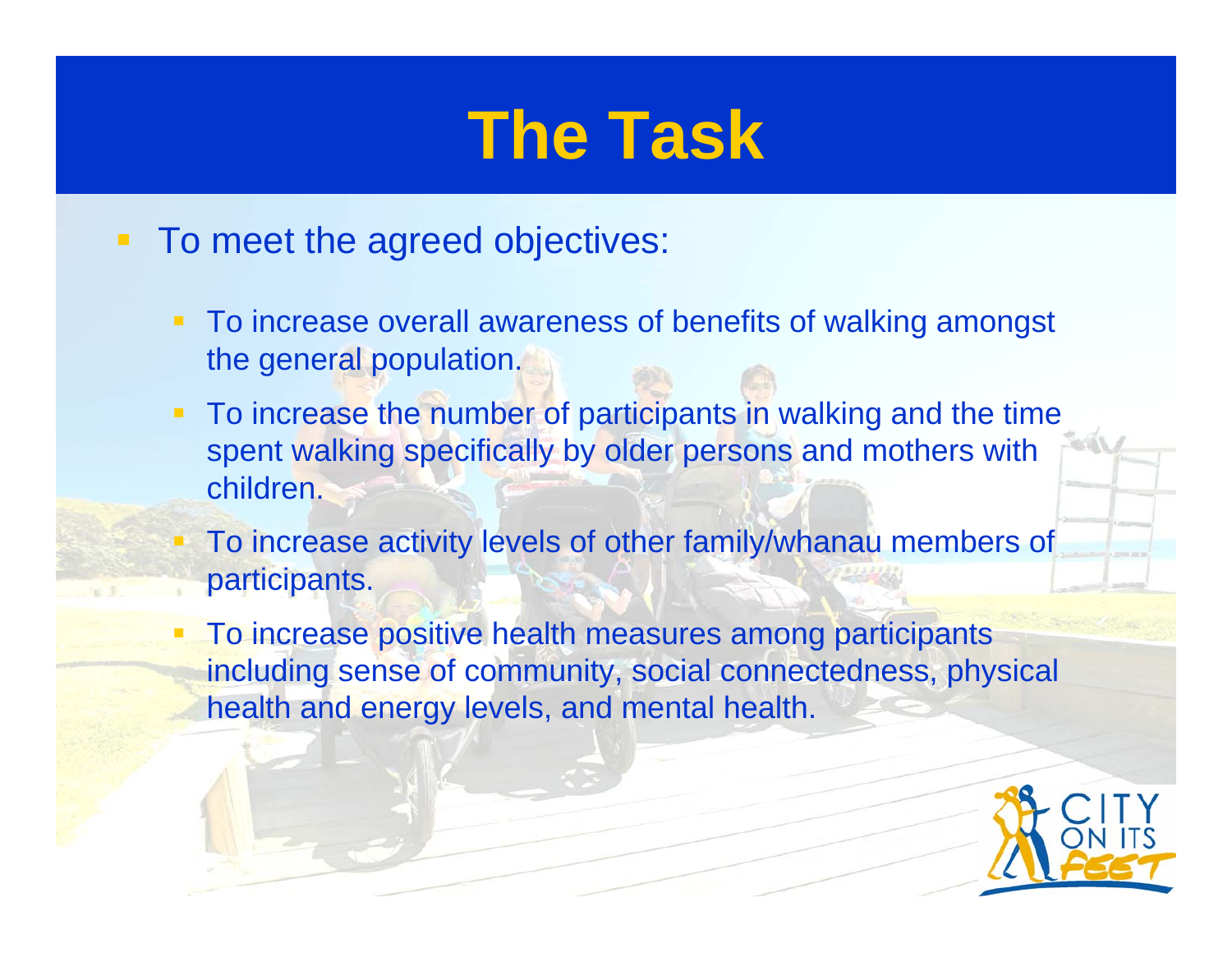#### **Sport BOP's Role**

 $\Box$ TCC has a relationship agreement with Sport BOP

**Sport BOP manage 'City on its Feet' at an Interest** operational/management level.

 Responsible for delivery of the 'City on its Feet' programme.

Getting the right people to deliver the programme



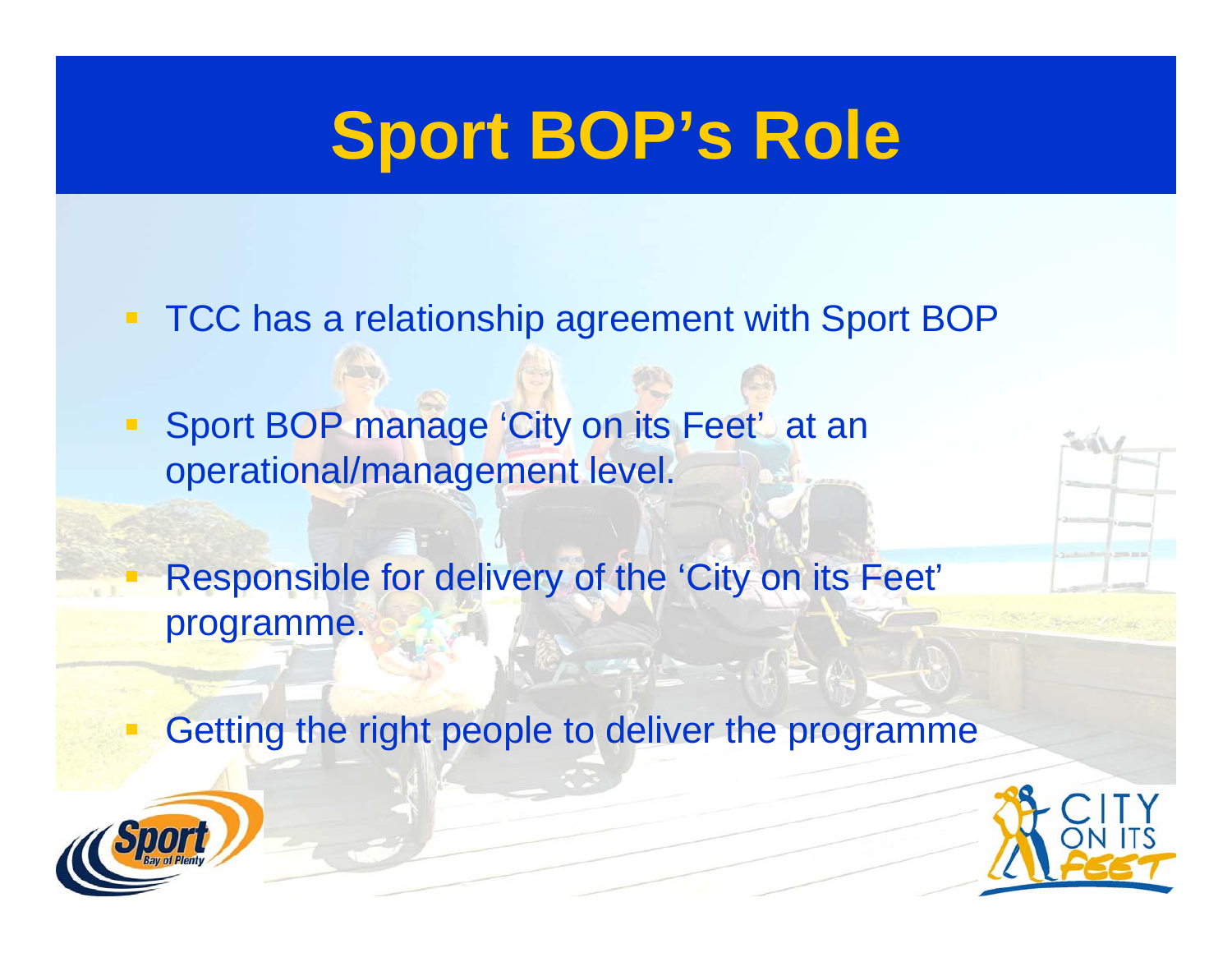#### **Evaluation and Monitoring**

- • First In-depth Perceptions Survey conducted by Key Research:
	- Overall, 'City on its Feet' members perceived the programme in positive terms, with the large majority (88%) participating in a walking group regularly (once a week or more), and over threequarters (81%) stating that they would be likely to recommend the group to others.

 The social aspects of belonging to a walking group (such as meeting people, making friends, and companionship) were clearly viewed as the largest benefit by most programme members (71%).



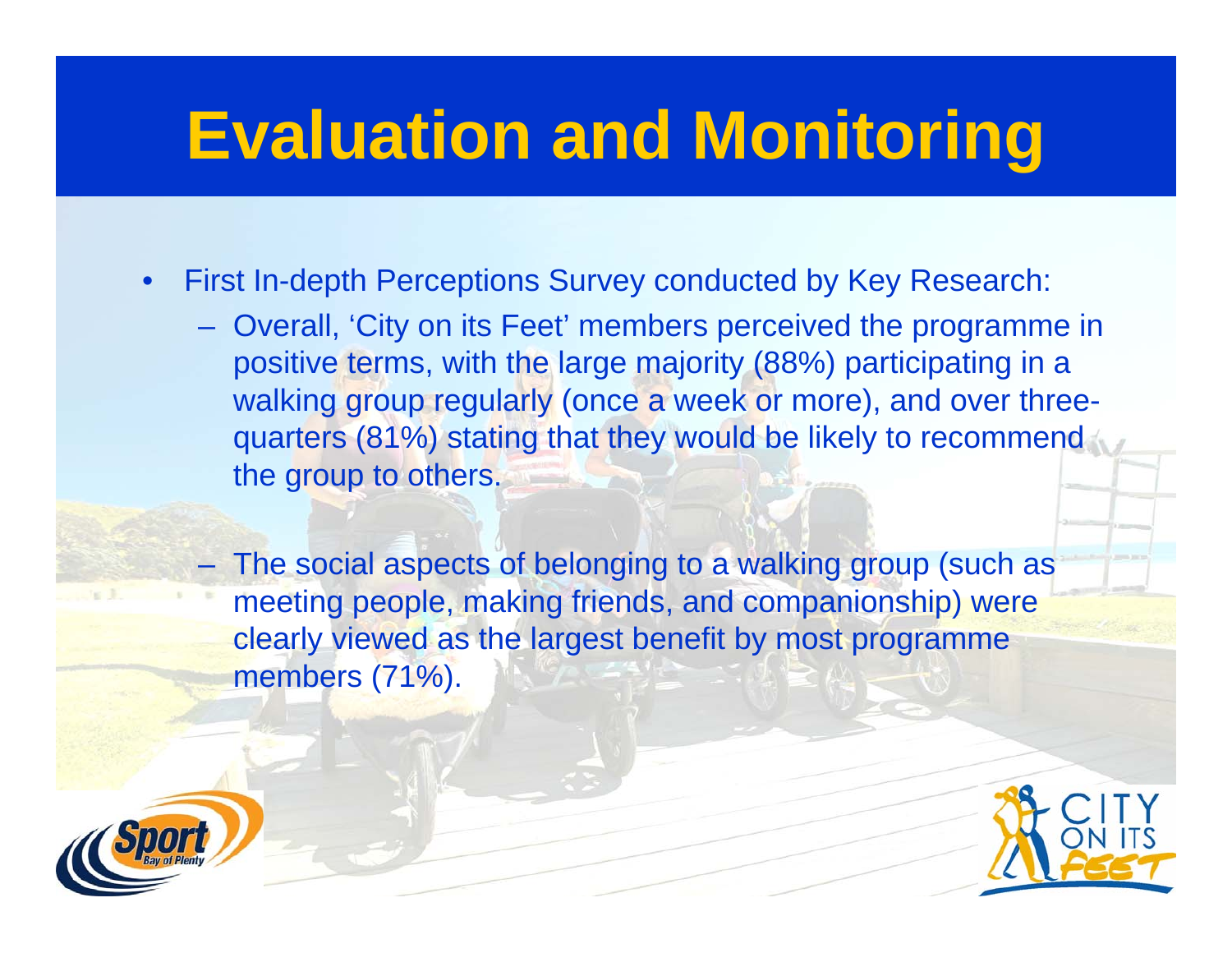

**To get More People Enjoying Walking, More Often**

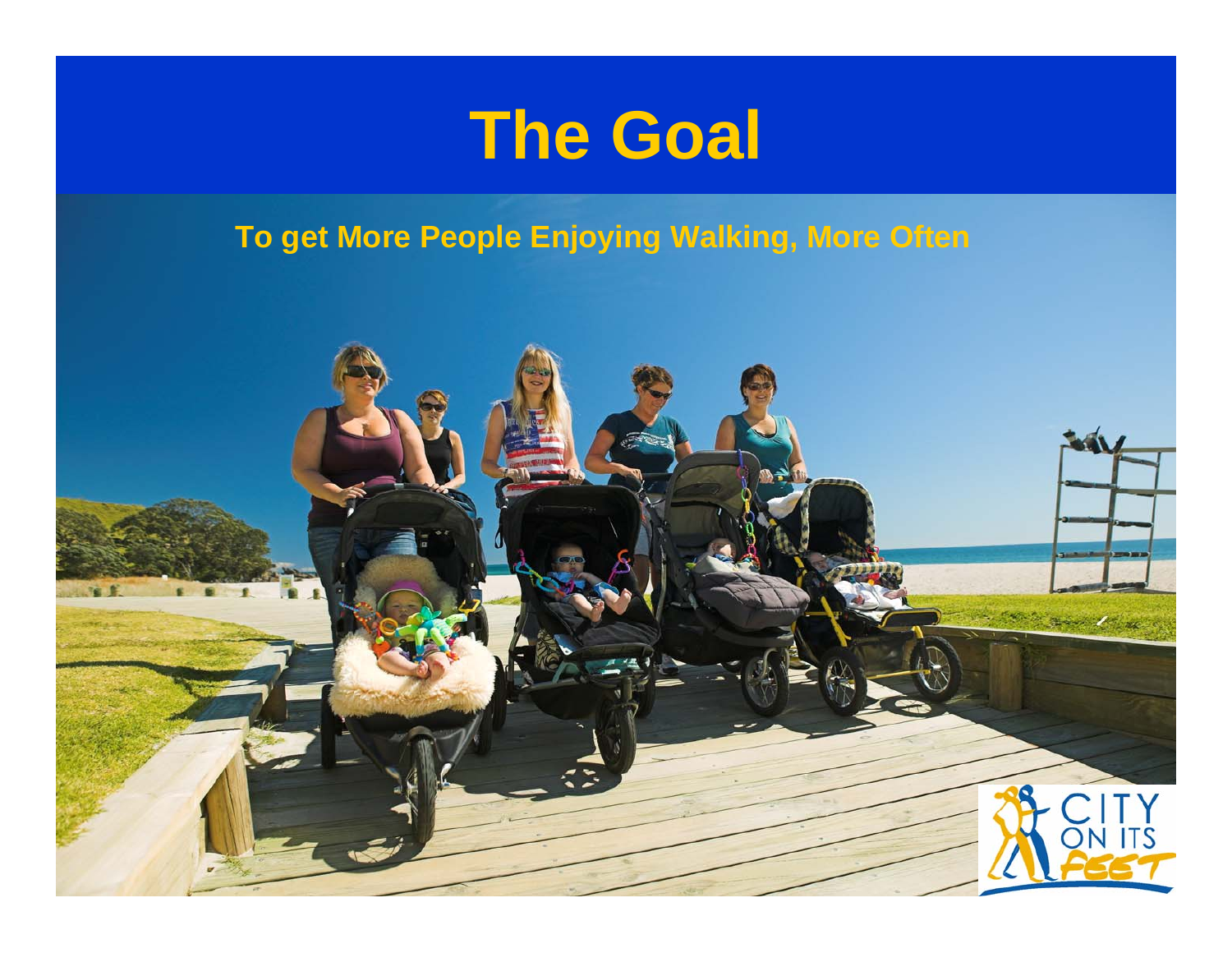## **The Aim General Public Parents with ChildrenOlder Adults More people walking more often.**

**Raising awareness of walking.**

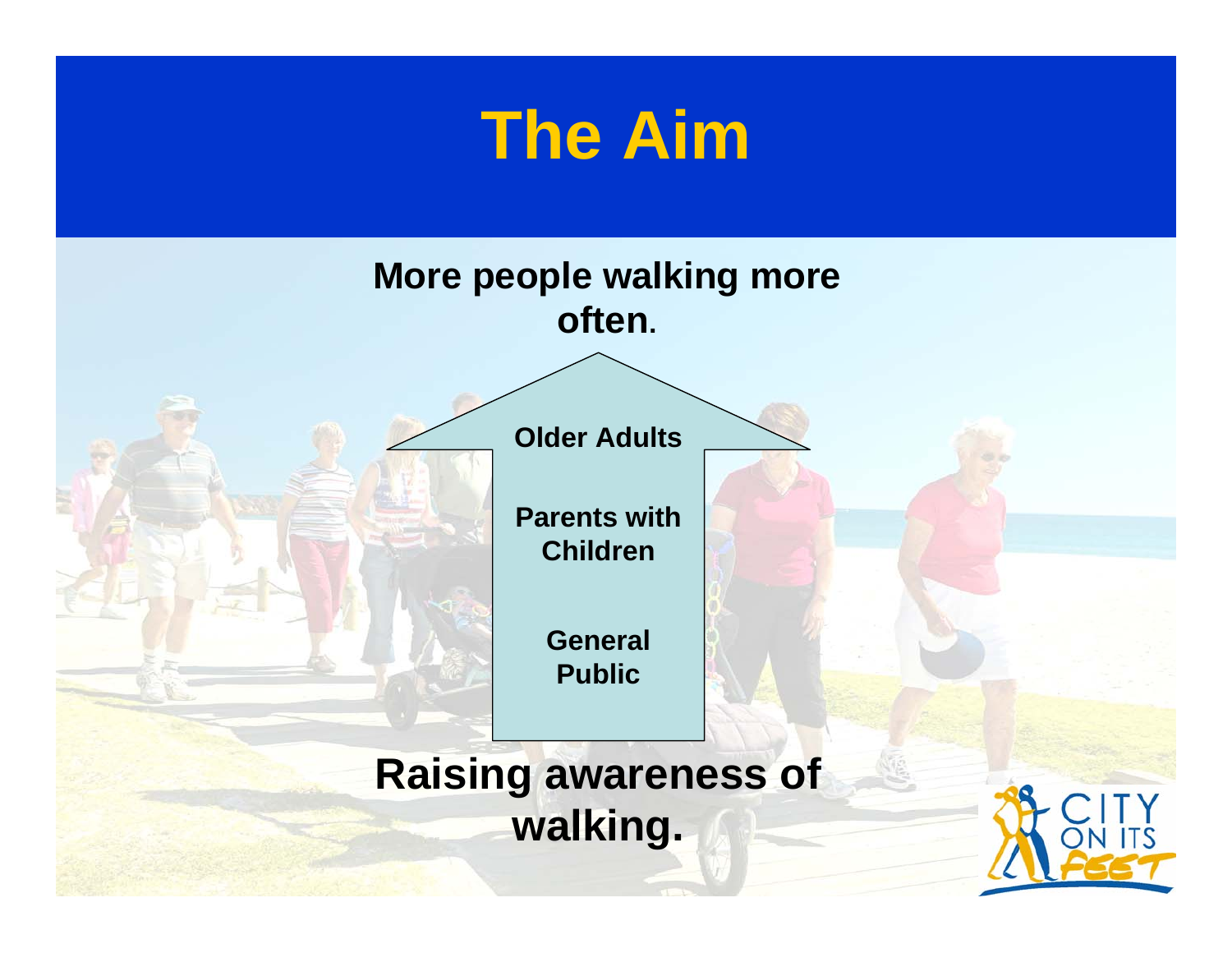#### **Promotion**

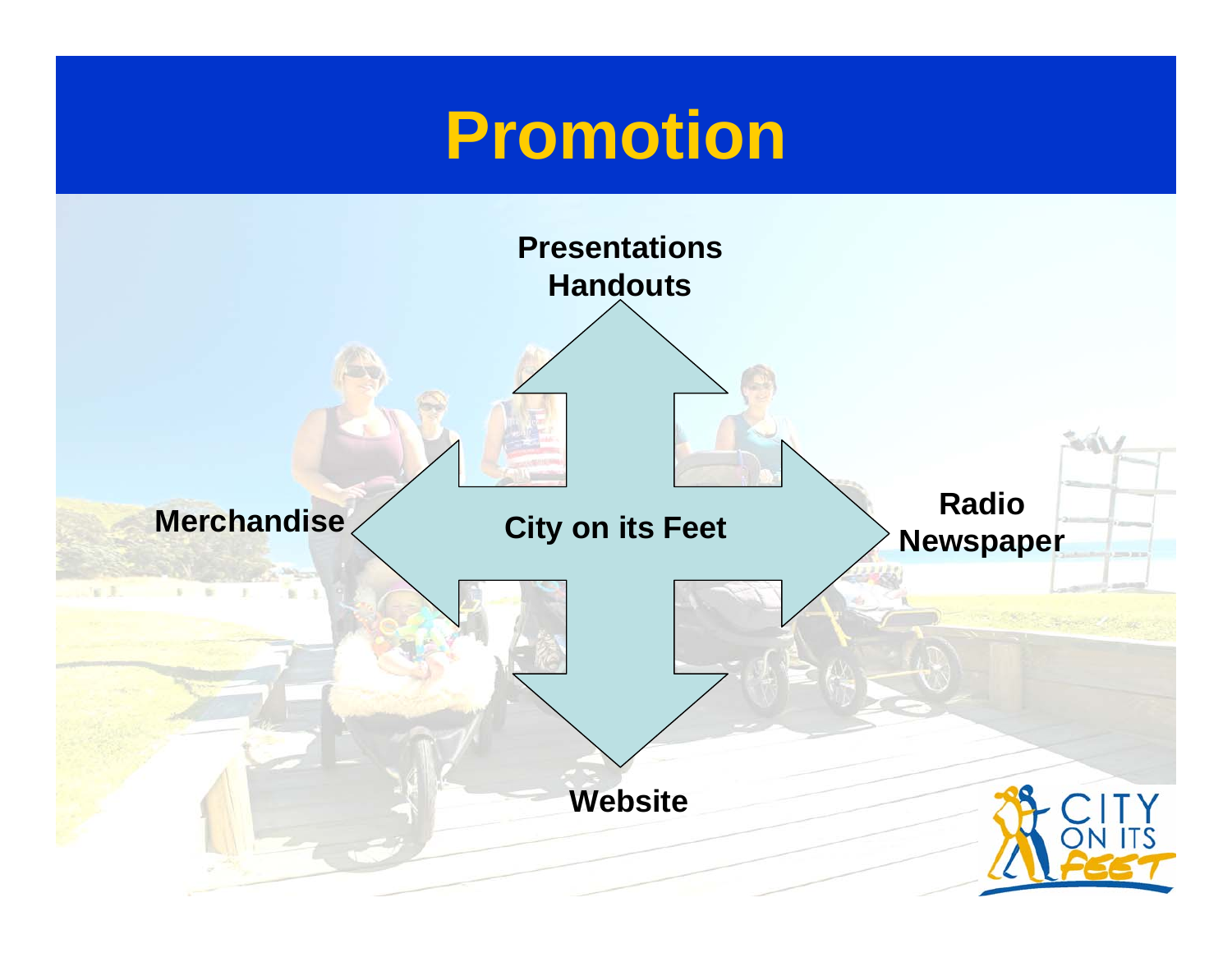#### **Operations**

- $\bullet$ Response to advertising
- $\bullet$ Information packs
- Link new members to create and build groups
- •Project Coordinators support and motivate group/leader
- Provide information to members and feedback to TCC on walking routes
- Rewards and Incentives
- Ongoing contact with groups providing information and support

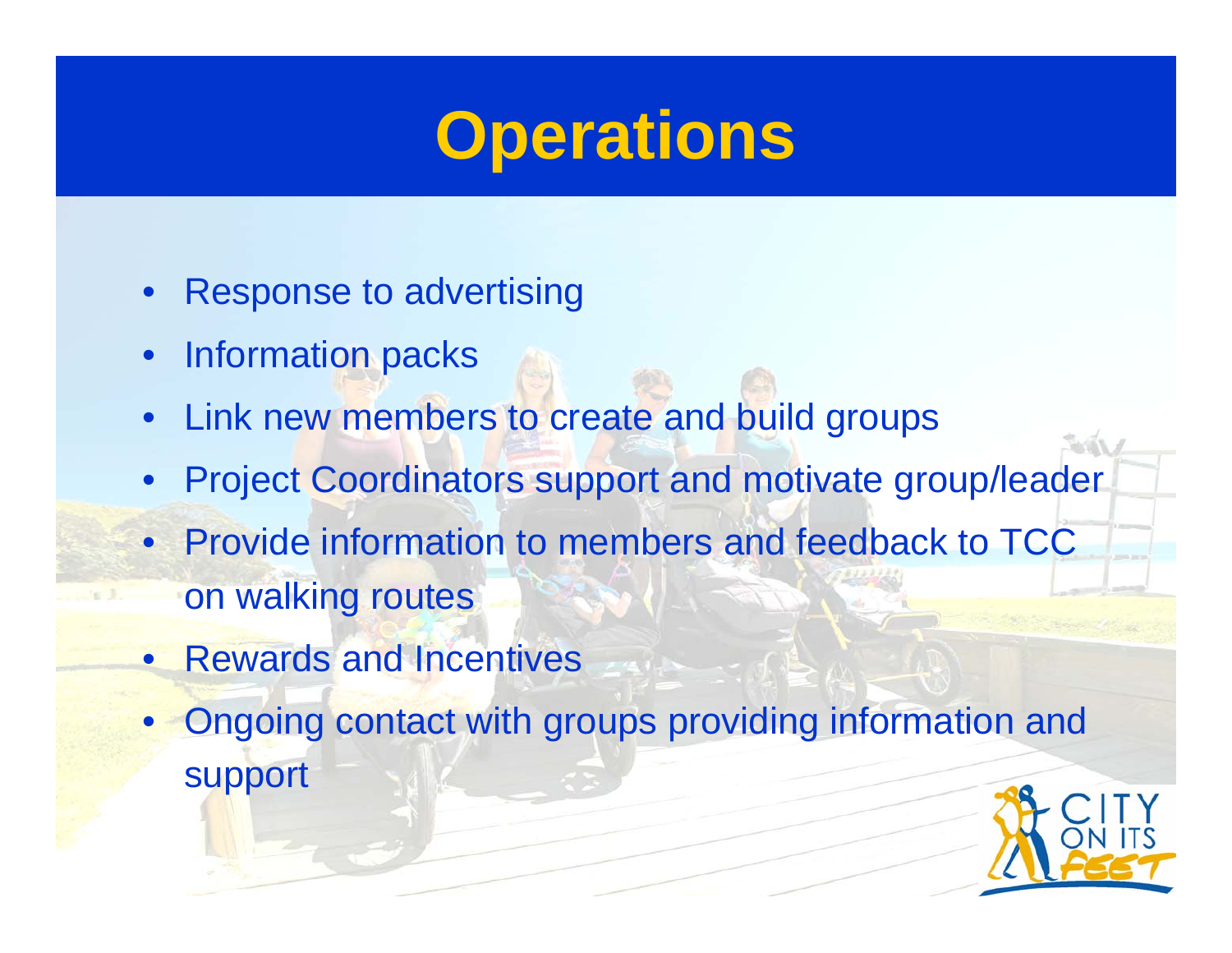#### **Walking Groups**



# Preggy Walkers